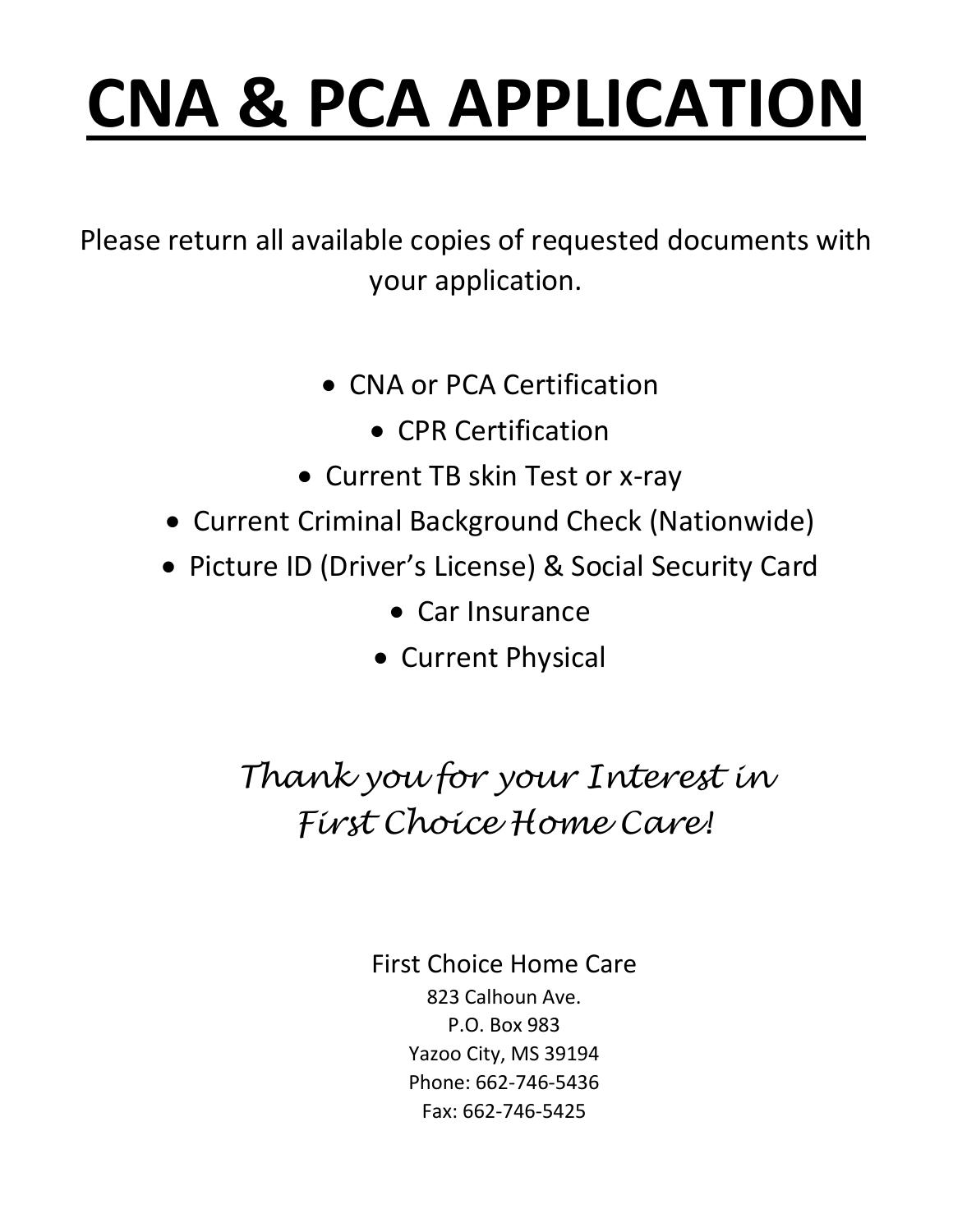## *First Choice Home Care, LLC*

### APPLICATION

| Full Name:                                                                                                                                                                                                                     |                  |                   |                  |                                                                                                                                  | Date: and the contract of the contract of the contract of the contract of the contract of the contract of the contract of the contract of the contract of the contract of the contract of the contract of the contract of the |                    |
|--------------------------------------------------------------------------------------------------------------------------------------------------------------------------------------------------------------------------------|------------------|-------------------|------------------|----------------------------------------------------------------------------------------------------------------------------------|-------------------------------------------------------------------------------------------------------------------------------------------------------------------------------------------------------------------------------|--------------------|
| Last                                                                                                                                                                                                                           |                  | First             |                  | M.I.                                                                                                                             |                                                                                                                                                                                                                               |                    |
| Address:                                                                                                                                                                                                                       |                  |                   |                  |                                                                                                                                  |                                                                                                                                                                                                                               |                    |
| Street/Mailing                                                                                                                                                                                                                 |                  | $\overline{City}$ |                  | State                                                                                                                            | Zip                                                                                                                                                                                                                           | County             |
|                                                                                                                                                                                                                                |                  |                   |                  |                                                                                                                                  |                                                                                                                                                                                                                               |                    |
|                                                                                                                                                                                                                                |                  |                   |                  |                                                                                                                                  |                                                                                                                                                                                                                               |                    |
|                                                                                                                                                                                                                                |                  |                   |                  |                                                                                                                                  |                                                                                                                                                                                                                               |                    |
|                                                                                                                                                                                                                                |                  |                   |                  |                                                                                                                                  |                                                                                                                                                                                                                               |                    |
|                                                                                                                                                                                                                                |                  |                   |                  |                                                                                                                                  |                                                                                                                                                                                                                               |                    |
|                                                                                                                                                                                                                                |                  |                   |                  | Are you a citizen of the United States? $\Box$ Yes $\Box$ No If no, are you authorized to work in the U.S.? $\Box$ Yes $\Box$ No |                                                                                                                                                                                                                               |                    |
|                                                                                                                                                                                                                                |                  |                   |                  |                                                                                                                                  |                                                                                                                                                                                                                               |                    |
|                                                                                                                                                                                                                                |                  |                   |                  | Have you ever had any professional license or certification placed under investigation, revoked, disciplined or                  |                                                                                                                                                                                                                               |                    |
|                                                                                                                                                                                                                                |                  |                   |                  |                                                                                                                                  |                                                                                                                                                                                                                               |                    |
|                                                                                                                                                                                                                                |                  |                   |                  |                                                                                                                                  |                                                                                                                                                                                                                               |                    |
|                                                                                                                                                                                                                                |                  |                   |                  | <b>Emergency Contact Emergency Contact</b>                                                                                       |                                                                                                                                                                                                                               |                    |
|                                                                                                                                                                                                                                |                  |                   |                  |                                                                                                                                  |                                                                                                                                                                                                                               |                    |
|                                                                                                                                                                                                                                |                  |                   |                  |                                                                                                                                  |                                                                                                                                                                                                                               |                    |
| Relationship: Management of the state of the state of the state of the state of the state of the state of the state of the state of the state of the state of the state of the state of the state of the state of the state of |                  |                   |                  | Phone: ( )                                                                                                                       |                                                                                                                                                                                                                               |                    |
|                                                                                                                                                                                                                                |                  |                   | <b>Position</b>  |                                                                                                                                  |                                                                                                                                                                                                                               |                    |
|                                                                                                                                                                                                                                |                  |                   |                  |                                                                                                                                  |                                                                                                                                                                                                                               |                    |
| Position Applied For: □ RN/LPN                                                                                                                                                                                                 |                  | $\square$ CNA     | $\Box$ PCA       | $\square$ Area Supervisor                                                                                                        | □ Office Staff                                                                                                                                                                                                                | $\Box$ Other Staff |
|                                                                                                                                                                                                                                |                  |                   |                  |                                                                                                                                  |                                                                                                                                                                                                                               |                    |
| <b>Shift Preference:</b>                                                                                                                                                                                                       | $\Box$ Day       | $\Box$ Evening    | $\Box$ Night     |                                                                                                                                  |                                                                                                                                                                                                                               |                    |
| <b>Shift Type:</b>                                                                                                                                                                                                             | $\square$ 4 hr.  | $\square$ 8 hr.   | $\square$ 12 hr. |                                                                                                                                  |                                                                                                                                                                                                                               |                    |
|                                                                                                                                                                                                                                |                  |                   |                  |                                                                                                                                  |                                                                                                                                                                                                                               |                    |
| <b>Position Desired:</b>                                                                                                                                                                                                       | $\Box$ Full-Time | $\Box$ Part-Time  |                  |                                                                                                                                  |                                                                                                                                                                                                                               |                    |
| <b>Available to Start:</b>                                                                                                                                                                                                     |                  |                   |                  |                                                                                                                                  |                                                                                                                                                                                                                               |                    |
|                                                                                                                                                                                                                                |                  |                   |                  |                                                                                                                                  |                                                                                                                                                                                                                               |                    |
|                                                                                                                                                                                                                                |                  |                   | <b>Education</b> |                                                                                                                                  |                                                                                                                                                                                                                               |                    |
|                                                                                                                                                                                                                                |                  |                   |                  |                                                                                                                                  |                                                                                                                                                                                                                               |                    |
|                                                                                                                                                                                                                                |                  |                   |                  |                                                                                                                                  |                                                                                                                                                                                                                               |                    |
| Graduated? □ Yes □ No                                                                                                                                                                                                          |                  |                   |                  |                                                                                                                                  |                                                                                                                                                                                                                               |                    |
|                                                                                                                                                                                                                                |                  |                   |                  |                                                                                                                                  |                                                                                                                                                                                                                               |                    |
|                                                                                                                                                                                                                                |                  |                   |                  |                                                                                                                                  |                                                                                                                                                                                                                               |                    |
| Graduated? $\Box$ Yes $\Box$ No                                                                                                                                                                                                |                  |                   |                  |                                                                                                                                  |                                                                                                                                                                                                                               |                    |
|                                                                                                                                                                                                                                |                  |                   |                  |                                                                                                                                  |                                                                                                                                                                                                                               |                    |
| Graduated? $\Box$ Yes $\Box$ No                                                                                                                                                                                                |                  |                   |                  |                                                                                                                                  |                                                                                                                                                                                                                               |                    |
|                                                                                                                                                                                                                                |                  |                   |                  |                                                                                                                                  |                                                                                                                                                                                                                               |                    |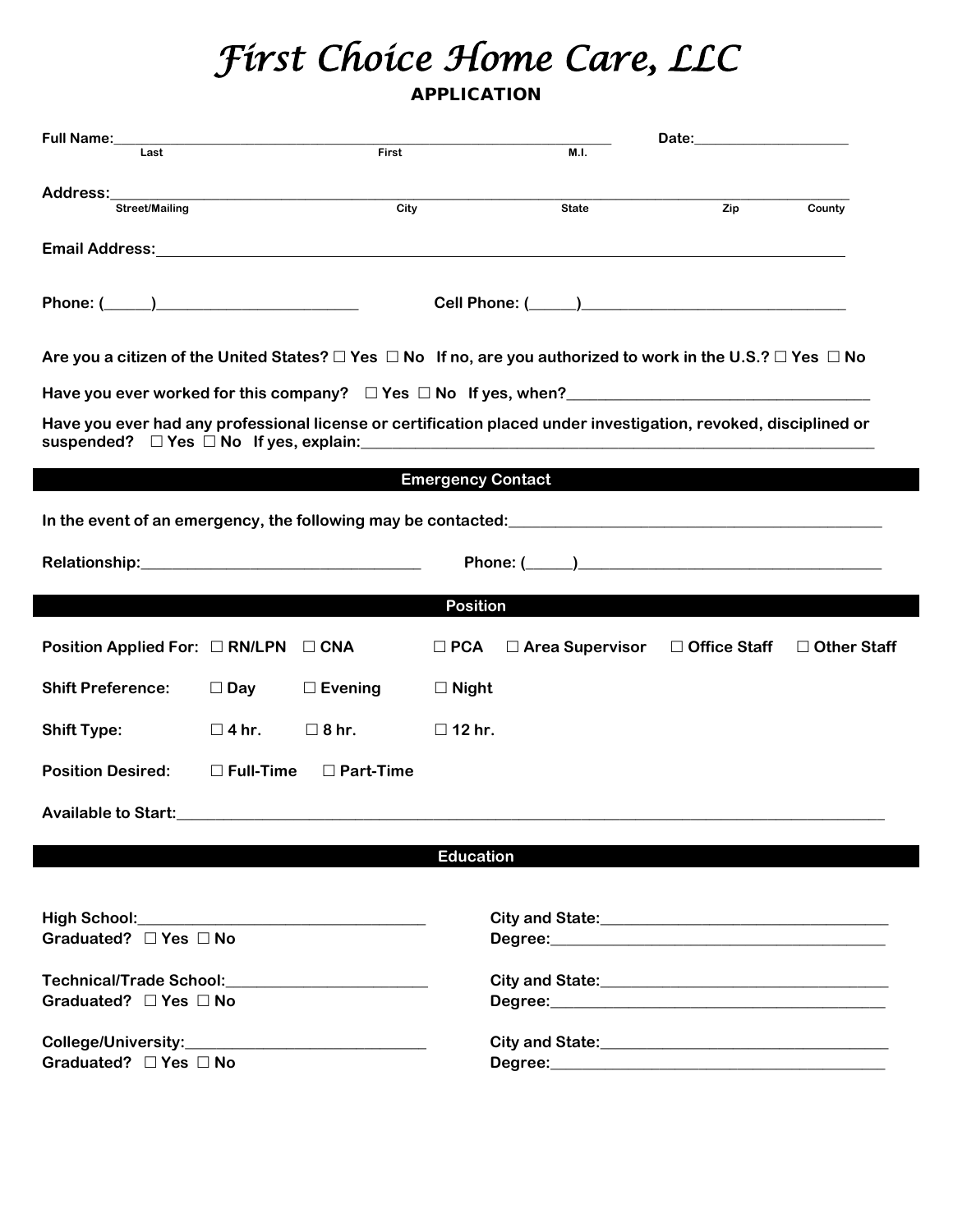| <b>Professional References</b>                                                                                                                   |                                                                                                                                                                                                                                |  |  |
|--------------------------------------------------------------------------------------------------------------------------------------------------|--------------------------------------------------------------------------------------------------------------------------------------------------------------------------------------------------------------------------------|--|--|
|                                                                                                                                                  |                                                                                                                                                                                                                                |  |  |
|                                                                                                                                                  | Relationship: Management of the Contract of the Contract of the Contract of the Contract of the Contract of the Contract of the Contract of the Contract of the Contract of the Contract of the Contract of the Contract of th |  |  |
| <b>Previous Employment</b>                                                                                                                       |                                                                                                                                                                                                                                |  |  |
| Salary: Beginning Ending<br>Reason for Leaving: ______________<br>May we contact your previous supervisor for a reference? $\Box$ Yes            | $\Box$ No                                                                                                                                                                                                                      |  |  |
| Salary: Beginning Ending Ending<br>May we contact your previous supervisor for a reference? $\Box$ Yes $\Box$ No                                 |                                                                                                                                                                                                                                |  |  |
| Salary: Beginning Ending Ending<br>May we contact your previous supervisor for a reference? $\Box$ Yes $\Box$ No                                 | Phone: ( <u>)</u>                                                                                                                                                                                                              |  |  |
| <b>Military Service</b>                                                                                                                          |                                                                                                                                                                                                                                |  |  |
|                                                                                                                                                  |                                                                                                                                                                                                                                |  |  |
|                                                                                                                                                  |                                                                                                                                                                                                                                |  |  |
| If other than honorable, explain: example and a series of the state of the state of the state of the state of<br><b>Disclaimer and Signature</b> |                                                                                                                                                                                                                                |  |  |

**I certify that my answers are true and complete to the best of my knowledge. If this application leads to employment, I understand that false or misleading information in my application and/or interview may result in disciplinary action.**

**I authorize investigation of all statements contained herein and the references and employers listed above to give you any and all information concerning my previous employment and any pertinent information they have, personal or otherwise, and release the company from all liability for any damage that may result from utilization of such information.**

| Signature:<br>$- - - -$<br>$  -$ |  |
|----------------------------------|--|
|----------------------------------|--|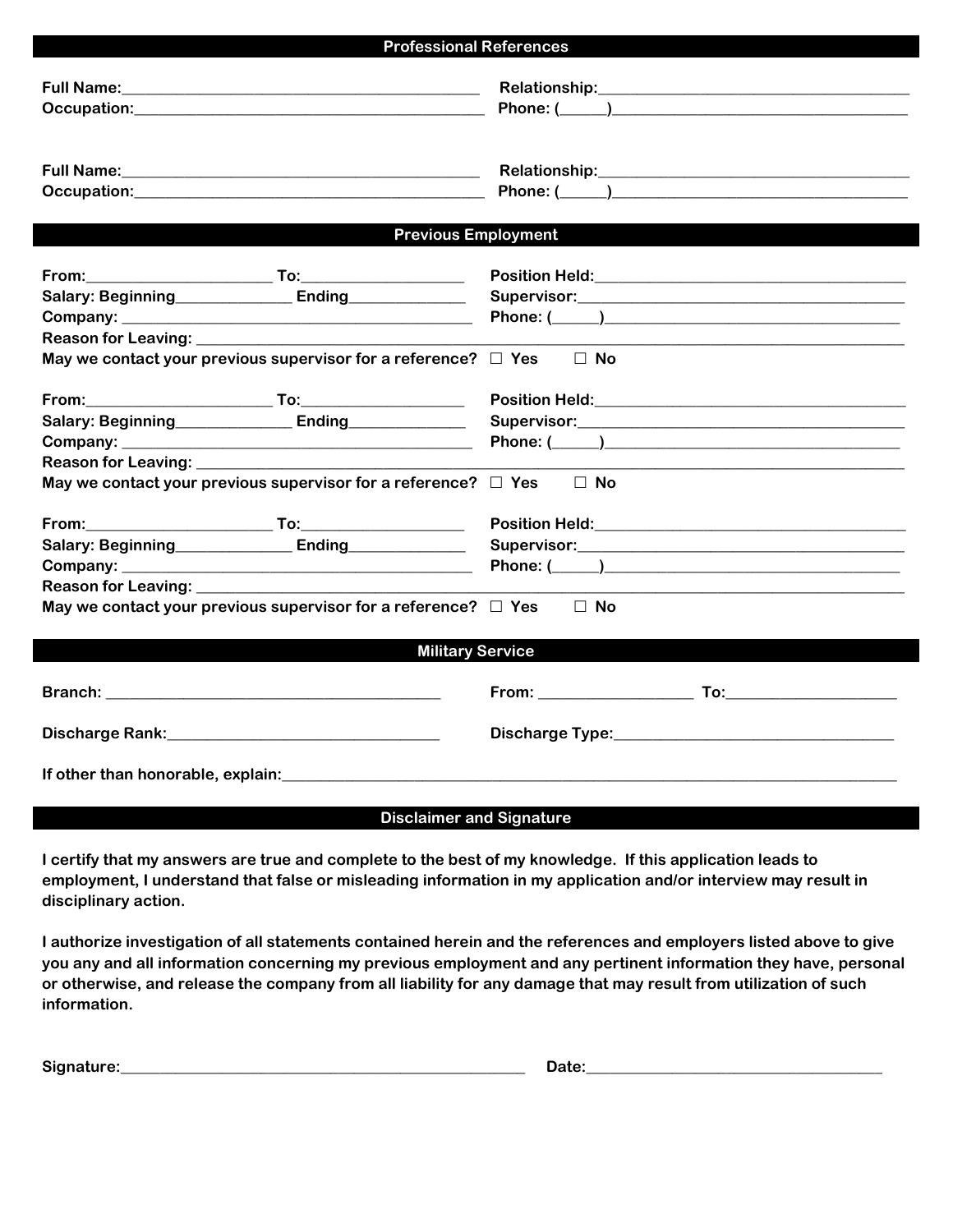## REFERENCE RELEASE FORM

I understand that First Choice Home Care, LLC will check references, as a part of the hiring process, to learn about my work history. I also understand that I will not have access to them. I release First Choice Home Care, LLC and all providers of information from any liability as a result of furnishing and receiving this information.

I give permission for First Choice Home Care, LLC to contact my current employer for a reference.

Please circle -  $YESONOO$ 

I give permission for First Choice Home Care, LLC to contact my past employers as shown on my job application, and those listed below for employment references.

Please circle -  $YESONOO$ 

Failure to authorize contact may exclude you from being considered for employment.

| <b>Applicant Signature:</b> | <b>Date:</b> |
|-----------------------------|--------------|
|-----------------------------|--------------|

**Other references that you may call:**

| Name, Title: |  |  |
|--------------|--|--|
|              |  |  |

| Company: |  |
|----------|--|
|----------|--|

**Phone Number:\_\_\_\_\_\_\_\_\_\_\_\_\_\_\_\_\_\_\_\_\_\_\_\_\_\_\_\_\_\_** 

| Name, Title: |  |  |  |
|--------------|--|--|--|
|--------------|--|--|--|

| Company: |
|----------|
|----------|

**Phone Number:\_\_\_\_\_\_\_\_\_\_\_\_\_\_\_\_\_\_\_\_\_\_\_\_\_\_\_\_\_\_**